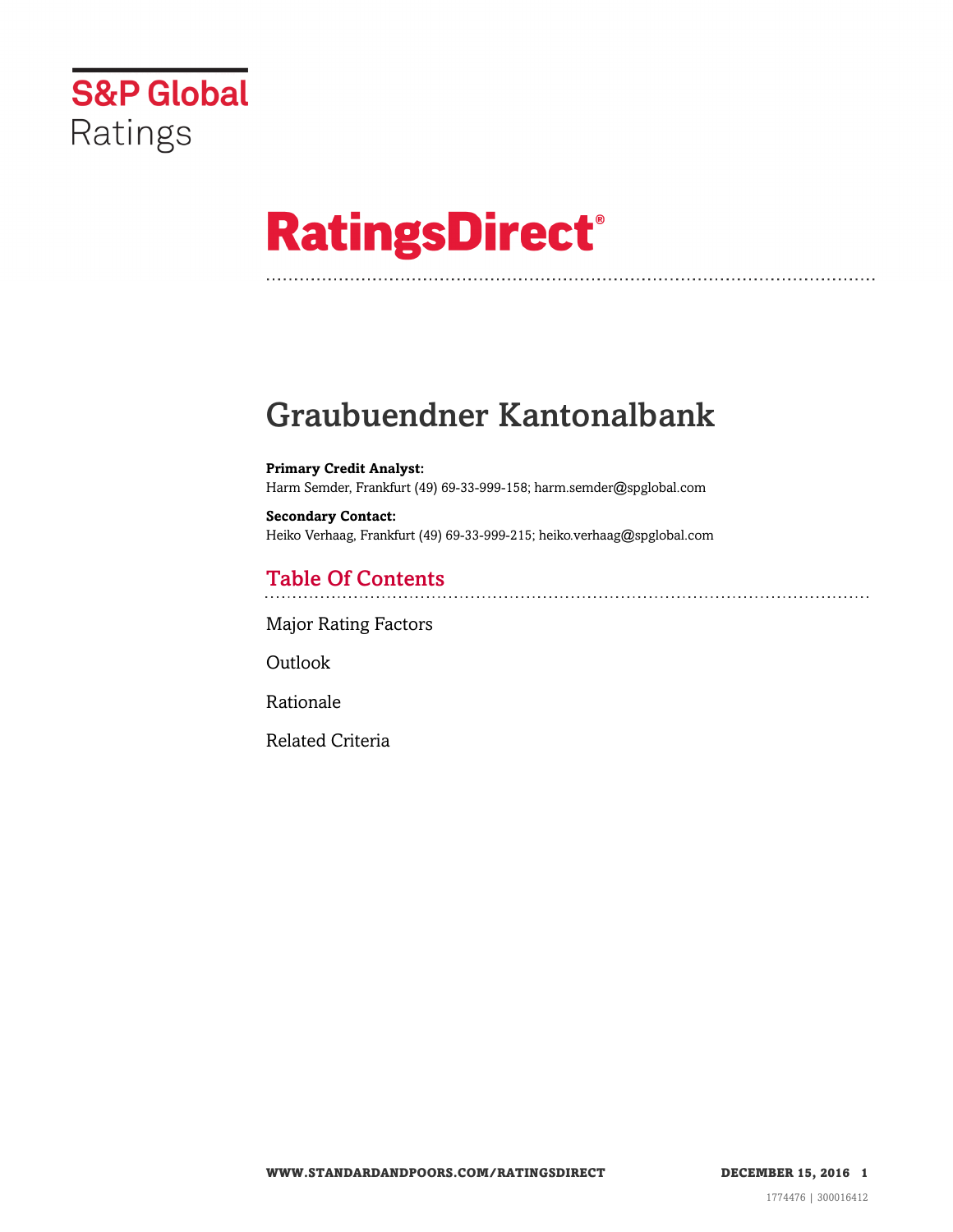## Graubuendner Kantonalbank



### <span id="page-1-0"></span>Major Rating Factors

| <b>Strengths:</b>                                                                                                                                                                                                                                           | <b>Weaknesses:</b>                                                                                                                                                                                                                                                                                                               |
|-------------------------------------------------------------------------------------------------------------------------------------------------------------------------------------------------------------------------------------------------------------|----------------------------------------------------------------------------------------------------------------------------------------------------------------------------------------------------------------------------------------------------------------------------------------------------------------------------------|
| • Very strong capitalization, supported by stable<br>earnings.<br>• A strong retail franchise in the home market.<br>• Close ties with the Swiss canton of Graubuenden,<br>due to the canton's majority ownership of the bank<br>and a statutory guarantee. | • Limited growth potential due to regional focus and<br>lack of diversity.<br>• Concentration risk, owing to focus on residential real<br>estate lending and exposure to the volatile tourism<br>sector in the home market, Graubuenden.<br>• Low interest rates, which make it difficult to<br>maintain high earnings capacity. |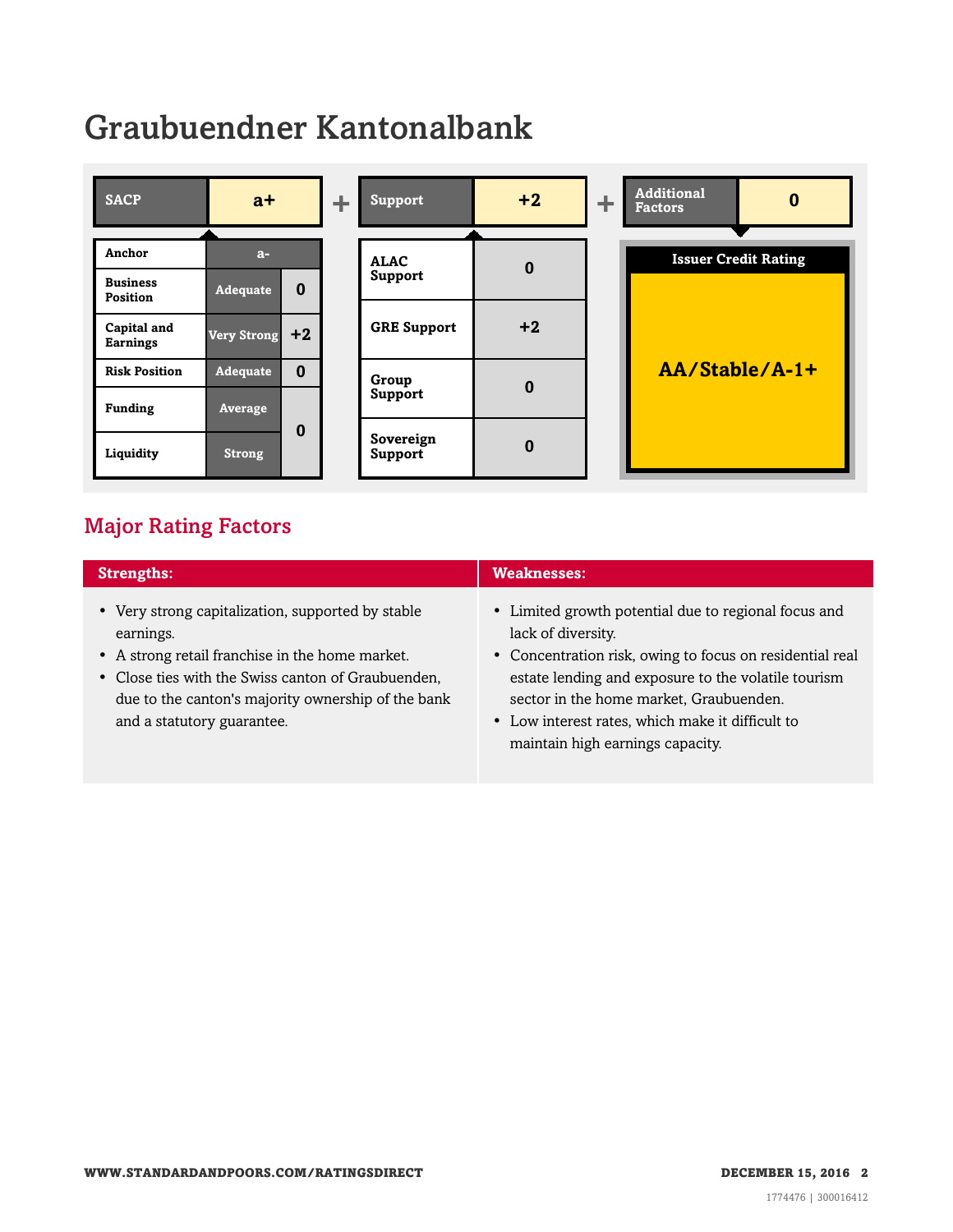#### **Outlook : Stable**

S&P Global Ratings' stable outlook on Switzerland-based Graubuendner Kantonalbank (GKB) reflects its view that GKB benefits from being a government-related entity (GRE). We consider that there is an extremely high likelihood that Graubuenden would provide timely and sufficient extraordinary support to GKB in the event of financial distress. Moreover, the stable outlook reflects our view that GKB's capital and earnings sufficiently buffer potential domestic financial risks.

The likelihood of a downgrade is very low as long as the bank's stand-alone credit profile (SACP) is at or above 'bb+'. In the event of a small deterioration of the SACP, the ratings would be cushioned by potential extraordinary support from the canton. However, negative rating actions may be triggered by a change in GKB's role for or link with Graubuenden, or changes in the statutory guarantee, which may lead to a weaker assessment of GKB's status as a GRE. However, we currently consider this scenario unlikely and would expect GKB's existing obligations to be grandfathered.

We are unlikely to raise the ratings in the next 12-24 months. However, all else remaining equal, we could raise the ratings on GKB if revised upward our assessment of Graubuenden's creditworthiness.

#### <span id="page-2-0"></span>Rationale

Our ratings on GKB reflect our 'a-' anchor for Swiss banks, GKB's adequate business position, very strong capital and earnings, adequate risk position, average funding, and strong liquidity. The SACP is at 'a+'.

We consider GKB to be a government-related entity (GRE) with an extremely high likelihood of receiving timely and sufficient extraordinary support from Graubuenden if needed. We base this opinion on GKB's very important role for, and integral link with, the local government, the canton of Graubuenden. This provides a two-notch uplift to our assessment of GKB's SACP, leading to the long-term rating of 'AA'. In our view, the Swiss bank resolution regime that came into effect on Jan. 1, 2016, does not impede cantonal owners' ability to provide extraordinary support to banks, like GKB, that we consider to be GREs.

#### Anchor: 'a-' for banks operating only in Switzerland

Our criteria use our Banking Industry Country Risk Assessment's economic risk and industry risk scores to determine a bank's anchor, the starting point in assigning an issuer credit rating. Our anchor for a bank operating mainly in Switzerland is 'a-'. We view the trends for both economic and industry risk as stable.

Our economic risk score of '2' for Switzerland is supported by the country's highly diversified and competitive economy, very high household income levels, and banks' prudent loan underwriting standards. However, it also reflects that risks have increased, owing to the cumulative rise in Swiss house prices and domestic lending over the past several years. Although these imbalances are still low in a global context, they have also led the regulator to enact macroprudential measures to rein in robust growth in mortgage debt. We recognize that house-price and lending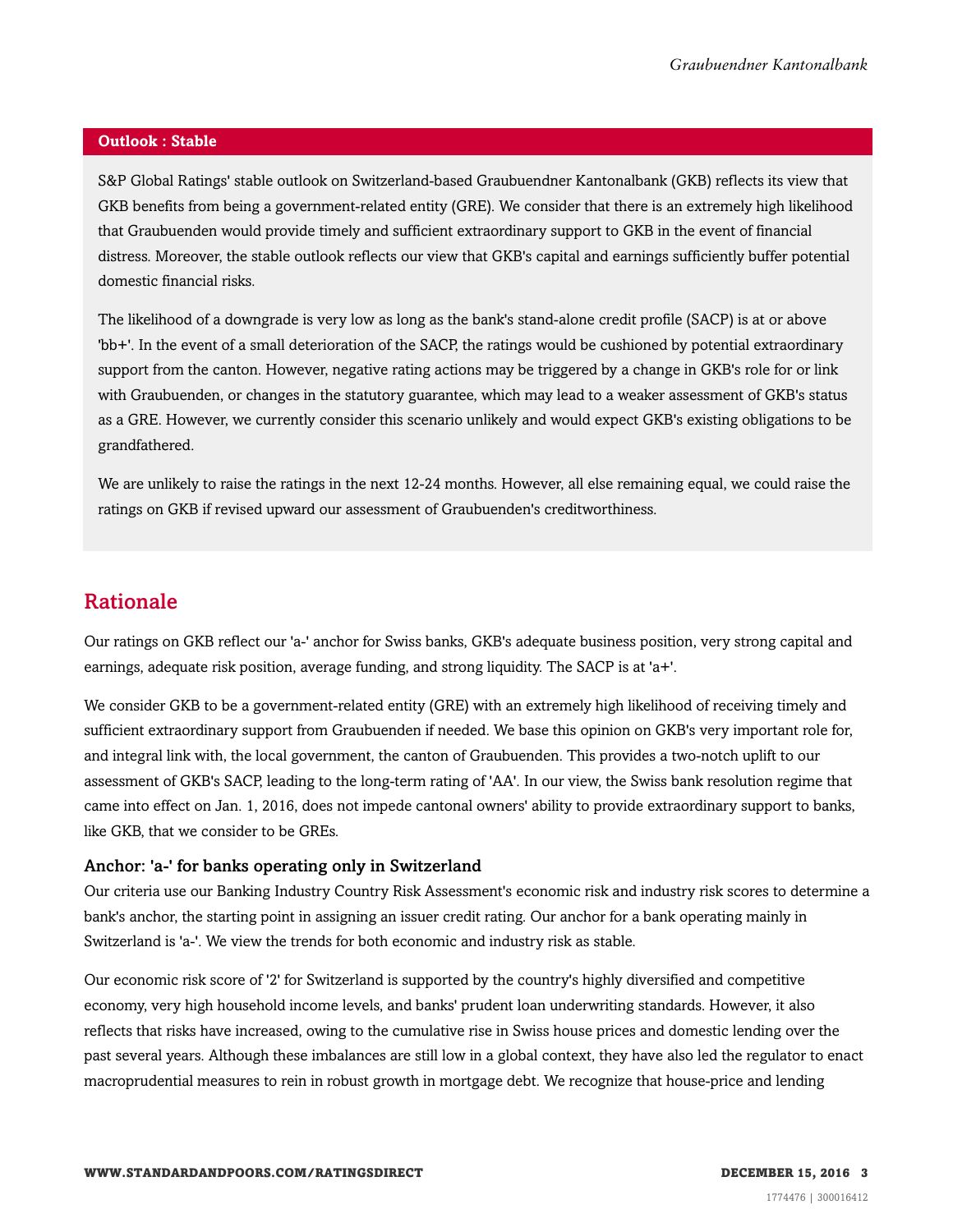growth has cooled since the beginning of 2014. However, in our view, house prices and household debt remain historically high, in particular when considering the low rate of home ownership in Switzerland. The very high mortgage debt is mitigated by the large amount of financial assets, including pensions, held by Swiss households.

Our industry risk score of '2' primarily reflects the banking sector's stability and a high share of deposit funding. Banks' net interest margins continue to decline, given the pressure on deposit margins from the negative yield environment. This is partly offset, however, by higher margins on lending products, fee income from investment advisory-related activities, and cost management. As a result, banks are still able to generate returns on core banking products that are adequate to meet their cost of capital. Moreover, in our view, the Swiss regulator's regulatory initiatives are more stringent than those in other European banking industries.

#### **Table 1**

| Graubuendner Kantonalbank Key Figures  |          |                        |          |          |          |  |  |  |
|----------------------------------------|----------|------------------------|----------|----------|----------|--|--|--|
|                                        |          | --Year-ended Dec. 31-- |          |          |          |  |  |  |
| (Mil. CHF)                             | $2016*$  | 2015                   | 2014     | 2013     | 2012     |  |  |  |
| Adjusted assets                        | 23.653.9 | 23.284.0               | 20,591.0 | 20.000.7 | 19.363.6 |  |  |  |
| Customer loans (gross)                 | 17.652.4 | 17.706.5               | 16.365.2 | 15.840.4 | 15.296.2 |  |  |  |
| Adjusted common equity                 | 2,373.7  | 2,300.6                | 2,204.0  | 2,116.3  | 2,033.7  |  |  |  |
| Operating revenues                     | 175.5    | 370.5                  | 382.4    | 386.7    | 393.0    |  |  |  |
| Noninterest expenses                   | 84.9     | 186.8                  | 186.8    | 183.4    | 188.0    |  |  |  |
| Core earnings                          | 90.9     | 176.2                  | 185.4    | 190.6    | 193.8    |  |  |  |
| *Data as of June 30. CHF--Swiss franc. |          |                        |          |          |          |  |  |  |

#### Business position: A strong regional franchise, complemented by private banking activities

We consider GKB's business position to be adequate compared with that of domestically focused Swiss banks because we expect that GKB's extraordinary business stability will continue, partly offsetting its highly concentrated business model by region and product.

GKB is a midsize cantonal bank with total assets of Swiss franc (CHF) 23.7 billion (about  $\epsilon$ 22.0 billion) as of June 30, 2016. It is the leading commercial bank in its home canton, enjoying continued high and stable market shares in retail and corporate banking (50% of business customers and 45% of private customers). The customer base has proven to be very stable, and we expect it will continue to provide GKB a sustainable source of revenues for the next two years. Operating revenues at midyear 2016 were derived from net interest income (about 68%), fee income (25%), and market-sensitive income (5%). We expect the distribution to stay about the same over the next two years. Consequently, we expect the bank's stability in the future will be superior to that of larger domestic and international peers in countries with similar industry risk as Switzerland.

Like most other Swiss cantonal banks, GKB operates almost solely in its home region, Graubuenden, with a focus on residential mortgage lending and lending to small and midsize companies, a business model we do not think the bank will change any time soon. GKB engages selectively in corporate syndicated lending across Switzerland as a partner to larger cantonal or commercial banks, mainly to highly rated large Swiss corporate entities. However, in our opinion, this selected expansion does not provide any meaningful diversification in terms of risk and earnings.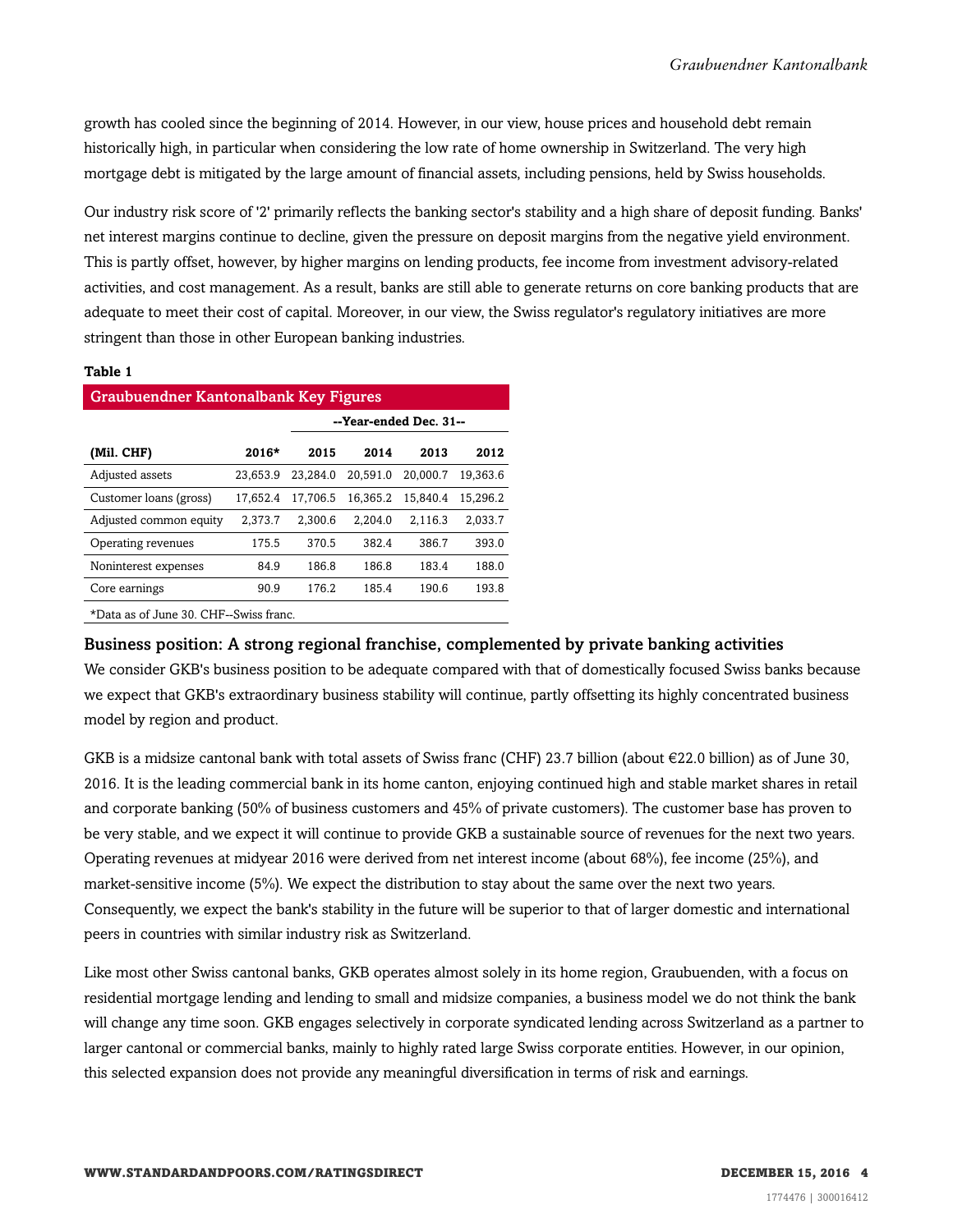The lending activities are complemented by the private banking operations with total assets under management estimated at CHF13 billion, which focus mainly on domestic clients and some cross-border business with German and Italian clients, owing to the geographic proximity. For its growth strategy, GKB has reorganized these activities in its subsidiaries Privatbank Bellerive AG (not rated; 55% participation) and Albin Kistler AG (25% participation, acquired in July 2016), after selling its 50% participation in Private Client Bank AG on Jan. 1, 2016, retroactively. We believe that this niche activity will benefit from a more efficient growth strategy fueled by domestic clients and stable earnings of about 15%-20%. We also think that the private banking operations will provide some diversification, but not lead us to revise our business position assessment upward.

In our view, the bank's management continues to demonstrate a strong track record, underpinned by prudent underwriting standards and conservative risk management. We expect this will provide ongoing stability to GKB's sound financial position.

#### **Table 2**

| <b>Graubuendner Kantonalbank Business Position</b> |         |       |       |       |       |  |  |  |
|----------------------------------------------------|---------|-------|-------|-------|-------|--|--|--|
| --Year-ended Dec. 31--                             |         |       |       |       |       |  |  |  |
| (%)                                                | $2016*$ | 2015  | 2014  | 2013  | 2012  |  |  |  |
| Total revenues from business line (mil. CHF)       | 183.9   | 387.7 | 383.5 | 388.6 | 394.9 |  |  |  |
| Return on equity                                   | 7.5     | 71    | 71    | 7.3   | 74    |  |  |  |
|                                                    |         |       |       |       |       |  |  |  |

\*Data as of June 30. CHF--Swiss franc.

#### Capital and earnings: One of the highest risk-adjusted capital ratios worldwide, supported by strong earnings capacity

We view GKB's very strong capital and earnings position, in a domestic and global context, as a key rating strength. Our view is based primarily on our projection that the risk-adjusted capital ratio (RAC) for GKB will gradually increase to 25%-26% in the next 12-18 months, from 24.5% at year-end 2015. We continue to believe that GKB's capitalization will remain at the upper end of our range for a very strong assessment and superior to that of other cantonal banks, and most other banks we rate globally.

In our view, GKB's earnings are predictable and stable, and we do not expect any changes to the bank's dividend policy of distributing 50%-60% to the home canton and other shareholders. The low-interest-rate environment continues to put pressure on GKB's net interest margin and operating revenues, and we estimate operating income after loss provisions at CHF175 million-CHF200 million, about in line with the previous four years. However, this will enable GKB to at least maintain its outstanding capital position. We estimate GKB's three-year average earnings buffer at 136 basis points (bps), which indicates superior capacity for its earnings to cover normalized losses.

We view GKB's capital as very high quality because it includes only core Tier 1 capital in the form of share capital, a capital surplus, and reserves. We anticipate that GKB's majority owner, the canton of Graubuenden, which holds 84.3% of its capital with 100% of the voting rights, will remain supportive of the current capital levels. We also believe that GKB will not experience pressure from major dividend distributions that could weaken its RAC ratio.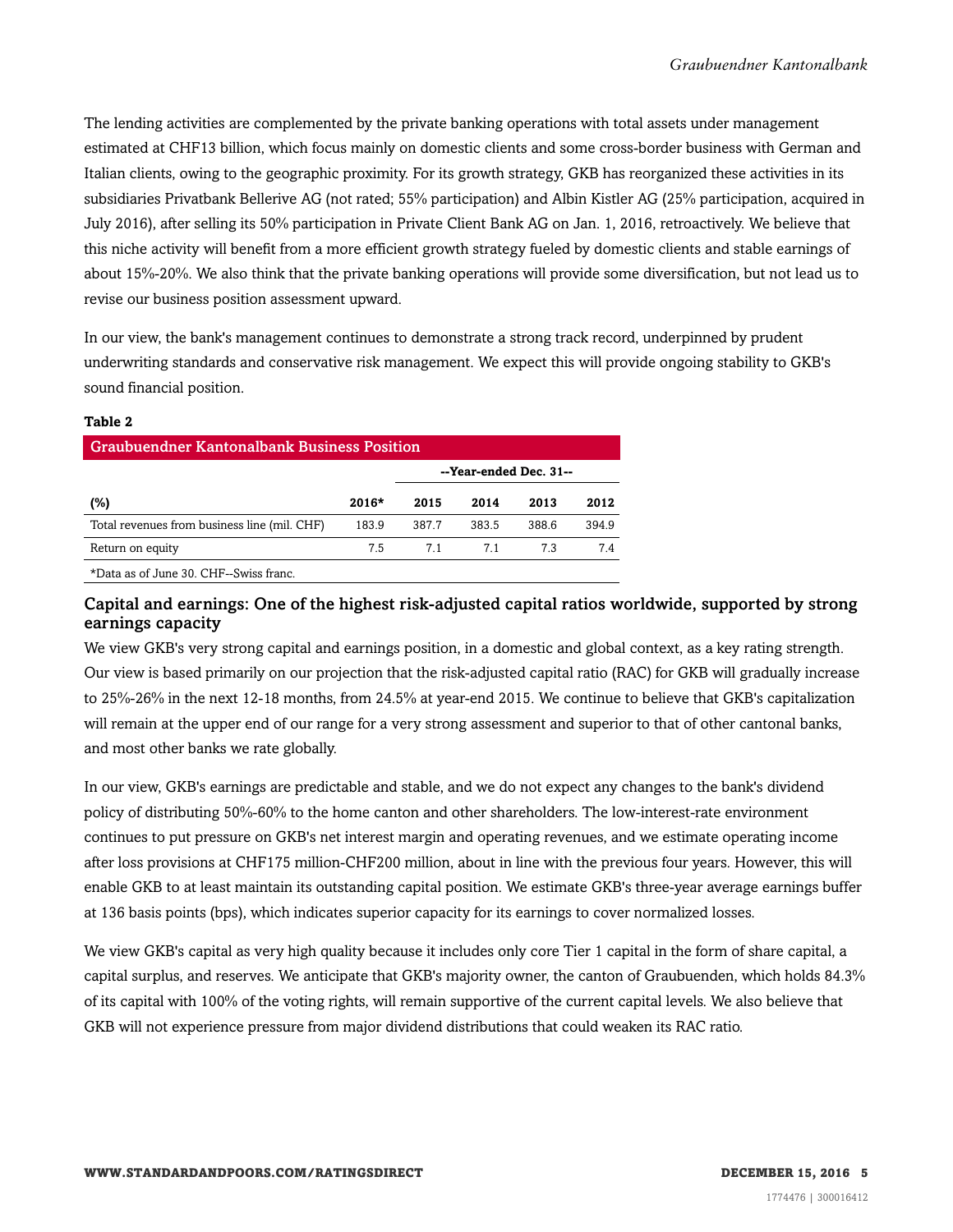#### **Table 3**

#### Graubuendner Kantonalbank Capital And Earnings

|                                               |         | --Year-ended Dec. 31-- |       |       |       |  |
|-----------------------------------------------|---------|------------------------|-------|-------|-------|--|
| $(\%)$                                        | $2016*$ | 2015                   | 2014  | 2013  | 2012  |  |
| Tier 1 capital ratio                          | 18.4    | 18.7                   | 18.9  | 18.9  | 18.4  |  |
| S&P RAC ratio before diversification          | N.M.    | 24.5                   | 24.0  | 25.7  | 25.3  |  |
| S&P RAC ratio after diversification           | N.M.    | 21.7                   | 22.5  | 24.8  | 24.4  |  |
| Adjusted common equity/total adjusted capital | 100.0   | 100.0                  | 100.0 | 100.0 | 100.0 |  |
| Net interest income/operating revenues        | 67.9    | 62.3                   | 62.1  | 63.0  | 64.4  |  |
| Fee income/operating revenues                 | 25.4    | 28.6                   | 29.6  | 29.2  | 27.8  |  |
| Market-sensitive income/operating revenues    | 4.6     | 6.7                    | 6.4   | 5.3   | 5.2   |  |
| Noninterest expenses/operating revenues       | 48.4    | 50.4                   | 48.8  | 47.4  | 47.8  |  |
| Preprovision operating income/average assets  | 0.8     | 0.8                    | 1.0   | 1.0   | 1.1   |  |
| Core earnings/average managed assets          | 0.8     | 0.8                    | 0.9   | 1.0   | 1.0   |  |
| *Data as of June 30. N.M.—Not meaningful.     |         |                        |       |       |       |  |

#### **Table 4**

#### Graubuendner Kantonalbank RACF [Risk-Adjusted Capital Framework] Data

| (CHF 000s)                                         | Exposure*                | <b>Basel II RWA</b> | <b>Average Basel</b><br>II RW (%) | <b>S&amp;P Global</b><br><b>Ratings RWA</b> | <b>Average S&amp;P</b><br><b>Global Ratings</b><br><b>RW</b> (%) |
|----------------------------------------------------|--------------------------|---------------------|-----------------------------------|---------------------------------------------|------------------------------------------------------------------|
| <b>Credit risk</b>                                 |                          |                     |                                   |                                             |                                                                  |
| Government and central banks                       | 3,321,274                | 55,323              | $\overline{2}$                    | 99.638                                      | 3                                                                |
| Institutions                                       | 2,480,824                | 1,063,173           | 43                                | 275,897                                     | 11                                                               |
| Corporate                                          | 5,690,107                | 3,045,913           | 54                                | 4,063,546                                   | 71                                                               |
| Retail                                             | 11,731,638               | 6,423,944           | 55                                | 3,010,927                                   | 26                                                               |
| Of which mortgage                                  | 11,317,064               | 6,149,717           | 54                                | 2,716,095                                   | 24                                                               |
| Securitization§                                    | 0                        | $\mathbf{0}$        | $\mathbf{0}$                      | $\mathbf{0}$                                | $\pmb{0}$                                                        |
| Other assets                                       | 510,088                  | 504,725             | 99                                | 439,094                                     | 86                                                               |
| Total credit risk                                  | 23,733,931               | 11,093,080          | 47                                | 7,889,102                                   | 33                                                               |
| <b>Market risk</b>                                 |                          |                     |                                   |                                             |                                                                  |
| Equity in the banking book+                        | 62,256                   | 144,364             | 232                               | 314,760                                     | 506                                                              |
| Trading book market risk                           | $\overline{a}$           | 43.273              | $\overline{a}$                    | 64.909                                      |                                                                  |
| Total market risk                                  | Щ,                       | 187,637             | -−                                | 379,669                                     |                                                                  |
| <b>Insurance risk</b>                              |                          |                     |                                   |                                             |                                                                  |
| Total insurance risk                               | $\overline{\phantom{m}}$ | --                  | --                                | $\mathbf 0$                                 |                                                                  |
| <b>Operational risk</b>                            |                          |                     |                                   |                                             |                                                                  |
| Total operational risk                             | $\sim$ $\sim$            | 705,168             | $\overline{a}$                    | 1,107,308                                   |                                                                  |
| (CHF 000s)                                         |                          | Basel II RWA        |                                   | S&P Global<br>Ratings RWA                   | % of S&P Global<br>Ratings RWA                                   |
| Diversification adjustments                        |                          |                     |                                   |                                             |                                                                  |
| RWA before diversification                         |                          | 12,212,947          |                                   | 9,376,079                                   | 100                                                              |
| Total Diversification/Concentration<br>Adjustments |                          |                     |                                   | 1,216,740                                   | 13                                                               |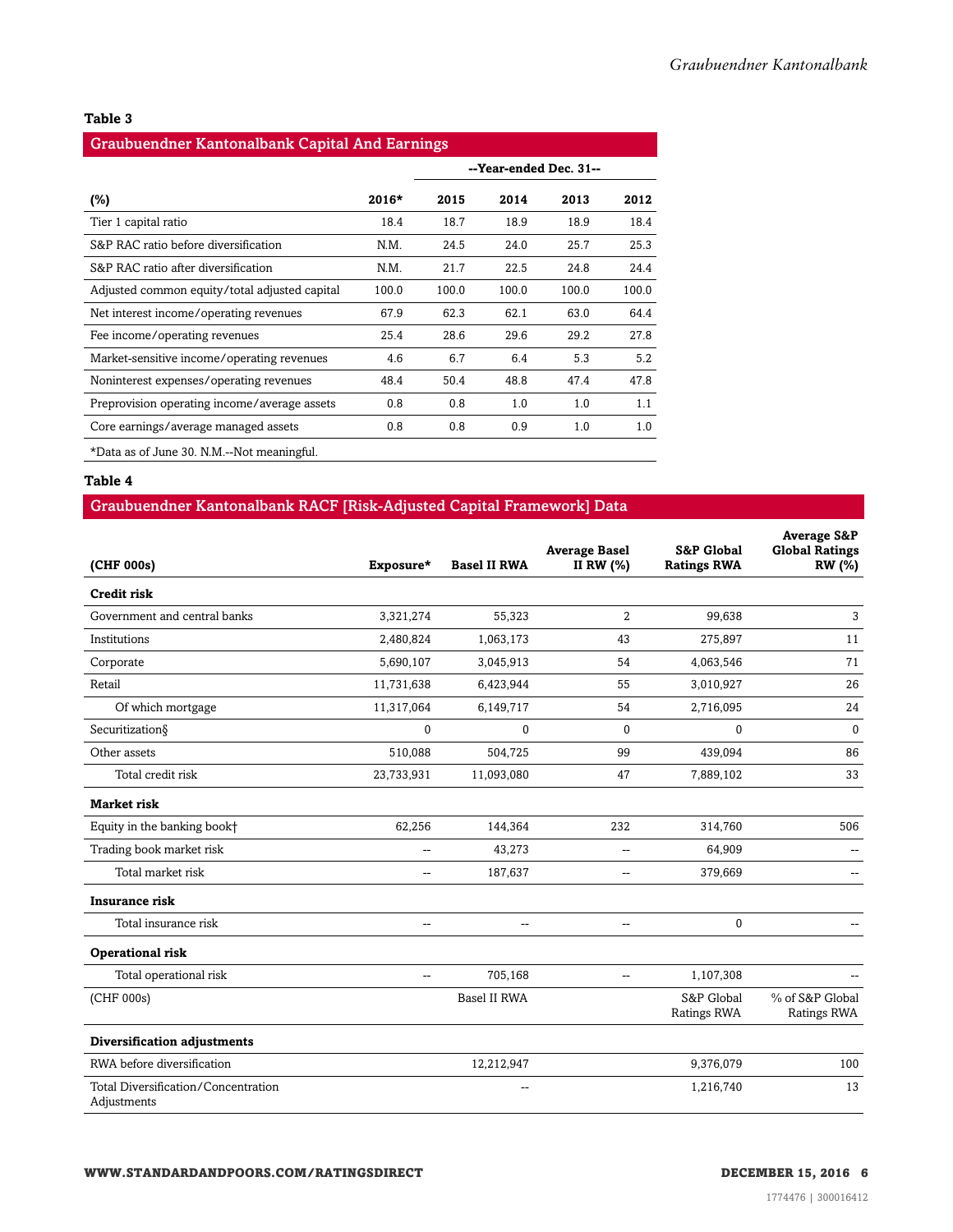#### **Table 4**

#### Graubuendner Kantonalbank RACF [Risk-Adjusted Capital Framework] Data (cont.)

| (CHF 000s)                       | Exposure* | <b>Basel II RWA</b> | <b>Average Basel</b><br>II RW $(\%)$ | <b>S&amp;P Global</b><br><b>Ratings RWA</b> | <b>Average S&amp;P</b><br><b>Global Ratings</b><br><b>RW</b> (%) |
|----------------------------------|-----------|---------------------|--------------------------------------|---------------------------------------------|------------------------------------------------------------------|
| RWA after diversification        |           | 12,212,947          |                                      | 10,592,819                                  | 113                                                              |
| (CHF 000s)                       |           | Tier 1 capital      | Tier 1 ratio $(\%)$                  | Total adjusted<br>capital                   | S&P Global Ratings<br>RAC ratio (%)                              |
| Capital ratio                    |           |                     |                                      |                                             |                                                                  |
| Capital ratio before adjustments |           | 2,282,943           | 18.7                                 | 2,300,584                                   | 24.5                                                             |
| Capital ratio after adjustments: |           | 2,282,943           | 18.7                                 | 2,300,584                                   | 21.7                                                             |

\*Exposure at default. §Securitisation Exposure includes the securitisation tranches deducted from capital in the regulatory framework. †Exposure and S&P Global Ratings risk-weighted assets for equity in the banking book include minority equity holdings in financial institutions. ‡Adjustments to Tier 1 ratio are additional regulatory requirements (e.g. transitional floor or Pillar 2 add-ons). RWA--Risk-weighted assets. RW--Risk weight. RAC--Risk-adjusted capital. CHF--Swiss franc. Sources: Company data as of Dec. 31, 2015, S&P Global Ratings .

#### Risk Position: Exceptional loan loss experience despite regional concentration in Graubuenden

We consider GKB's risk position to be adequate, owing to its business model, which is focused mainly on low-risk collateralized residential mortgage lending, and lending to small and midsize companies based on prudential underwriting standards.

We still regard GKB's regional concentration in a canton that relies considerably on the cyclical tourism sector as a key risk to its lending activities. This is because it exposes the bank to fluctuations in the local economy. However, thanks to GKB's prudent management of risks and consistent very low risk appetite, we expect it will be able to demonstrate resilience against economic stress. We believe, however, that risk costs will gradually surpass the currently unsustainably low level of 3bps-6bps, as shown in the past four years.

Residential real estate loans, mainly from the home region, represented about 60% of GKB's loan book on June 30, 2016. High granularity and adequate collateralization on the loan portfolio mitigate the concentration risk; we estimate the average loan-to-value ratio at about 60% for mortgage loans. Moreover, we observe that the share of nonresidential mortgage loans, at about 15% of GKB's portfolio, is a bit higher than that of its cantonal bank peers. Although we consider that this elevates GKB's risk compared with that of peers, we believe that the financing is mainly to small and midsize corporate clients in the home canton, and our RAC framework adequately captures these exposures. We expect GKB's lending growth will stay at 3% in the coming two years, similar to that at midyear 2016 and in 2015, in line with the trend we have observed at some other cantonal banks.

Like its domestic peers, GKB is exposed to risks related to the steady increases in residential real estate prices in Switzerland. We continue to observe a moderately high rise in real estate prices in Graubuenden, especially in the winter-tourism resort areas. We view as positive, however, that the majority of the bank's mortgage loan book relates to borrowers in residential rather than tourist areas, and that the tourism sector represents less than 10% of the overall mortgage portfolio by object type.

Furthermore, we expect the bank will maintain its conservative underwriting practices in mortgage lending. According to our projections, we will see this in the high asset quality of the bank's credit portfolio, with projected nonperforming loans at about 0.3% of customer loans in the next two years, about in line with previous years. However, we expect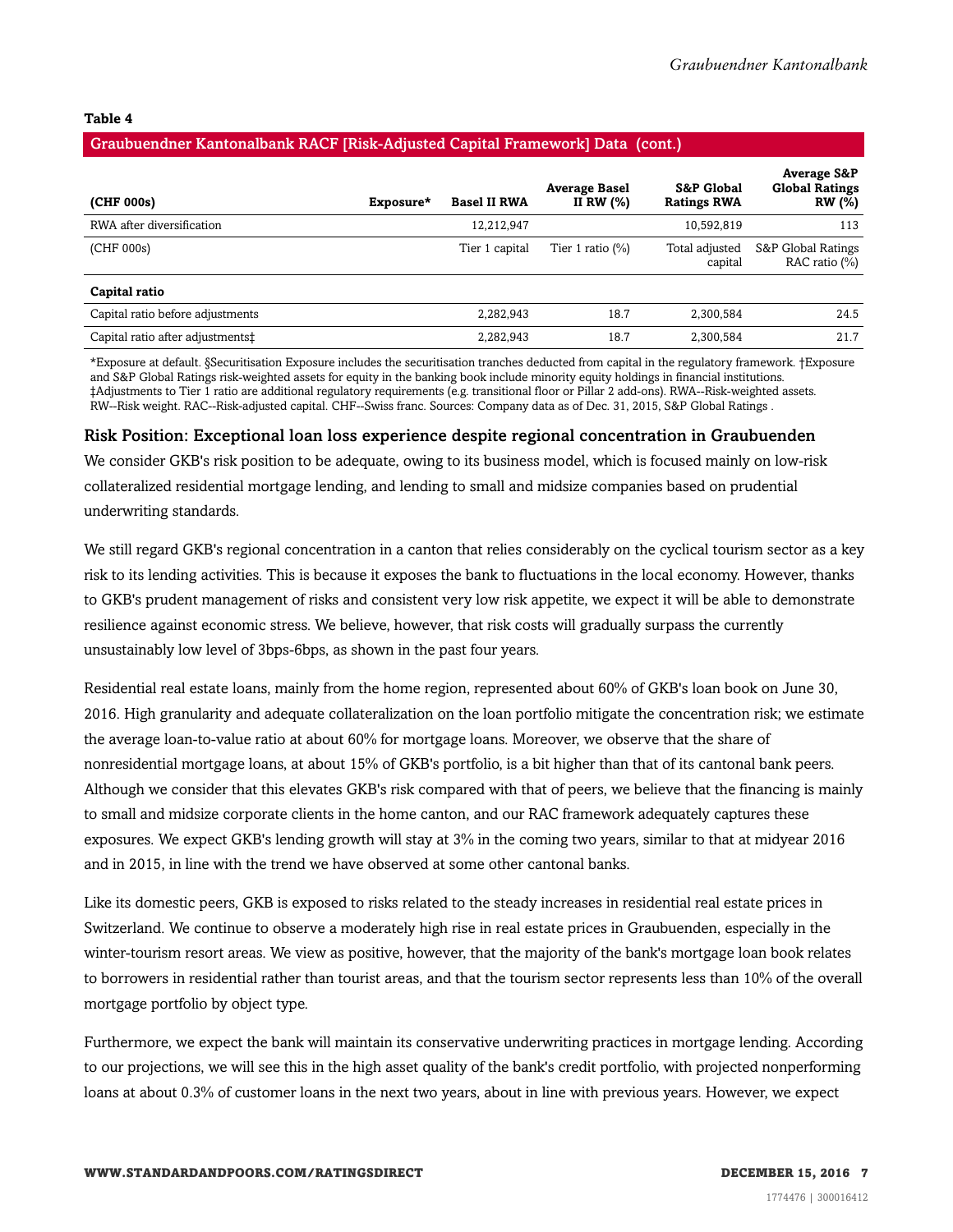this level to be unsustainable over the full economic cycle.

To diversify its loan book geographically and by sector, GKB participates in syndicated corporate loans across Switzerland. Although corporate lending increases the credit risk in GKB's loan book, mitigating factors are that borrowers are mainly large rated Swiss corporations, and GKB participates selectively and with small amounts. We don't believe that this activity, today representing less than 5% of GKB's loan book, will provide any significant diversification benefit nor, at its current magnitude, increase GKB's credit risk to an extent that would lead us to revise down our capital or risk assessments.

On Sept. 25, 2015, GKB announced its settlement in a non-prosecution agreement with the U.S. Department of Justice's investigation of Swiss banks' role in tax evasion against a one-time payment of \$3.6 million. We also understand that GKB had prudently provisioned to meet fines relating to its acceptance of undeclared funds from U.S. clients in previous years. In line with our base case, the fine was offset by these provisions and GKB's annual earnings capacity in 2015 was not affected, partly because GKB's private banking activities have never focused on offshore business.

#### **Table 5**

| <b>Graubuendner Kantonalbank Risk Position</b>                      |         |       |                        |       |       |  |  |  |
|---------------------------------------------------------------------|---------|-------|------------------------|-------|-------|--|--|--|
|                                                                     |         |       | --Year-ended Dec. 31-- |       |       |  |  |  |
| (%)                                                                 | $2016*$ | 2015  | 2014                   | 2013  | 2012  |  |  |  |
| Growth in customer loans                                            | (0.6)   | 8.2   | 3.3                    | 3.6   | 5.3   |  |  |  |
| Total diversification adjustment / S&P RWA before diversification   | N.M.    | 13.0  | 6.4                    | 3.7   | 3.4   |  |  |  |
| Total managed assets/adjusted common equity (x)                     | 10.0    | 10.1  | 9.3                    | 9.5   | 9.5   |  |  |  |
| New loan loss provisions/average customer loans                     | (0.0)   | 0.0   | 0.0                    | 0.1   | 0.1   |  |  |  |
| Net charge-offs/average customer loans                              | N.M.    | 0.0   | 0.1                    | 0.0   | 0.0   |  |  |  |
| Gross nonperforming assets/customer loans + other real estate owned | 0.3     | 0.3   | 0.2                    | 0.4   | 0.3   |  |  |  |
| Loan loss reserves/gross nonperforming assets                       | N/A     | 389.1 | 847.3                  | 351.3 | 462.0 |  |  |  |
|                                                                     |         |       |                        |       |       |  |  |  |

\*Data as of June 30. N/A--Not applicable. N.M.--Not meaningful.

#### Funding and liquidity: A favorable funding profile, owing to stable retail deposits

We assess GKB's funding as average and its liquidity position as strong because of its strong base of customer deposits. GKB holds a very granular and stable core deposit base, which accounted for 73% of its total funding on June 30, 2016. We also view favorably the bank's superior capital base. We don't consider GKB's deposits to be very confidence sensitive because of the bank's public-sector ownership, the statutory guarantee from the canton of Graubuenden, and GKB's sound brand. Moreover, the shareholder and guarantee structure gives GKB access to low-cost unsecured funding (15% of the funding base) and the ability to issue covered bonds (9%). In our view, GKB will continue to benefit from a so-called flight to quality, with customers steering away from riskier banks during difficult economic periods toward banks with a sound reputation. Therefore, we expect GKB's stable funding ratio to remain at a comfortable 105%-110% over 2016-2018, compared with 109% as of June 30, 2016.

Our assessment of GKB's strong liquidity reflects our estimate that the bank's one-year liquidity ratio (broad liquid assets to short-term funding) was 1.7x at year-end 2015. In our view, the bank should be able to withstand a market stress for more than 12 months, without access to capital market funding. GKB's liquid assets comfortably cover its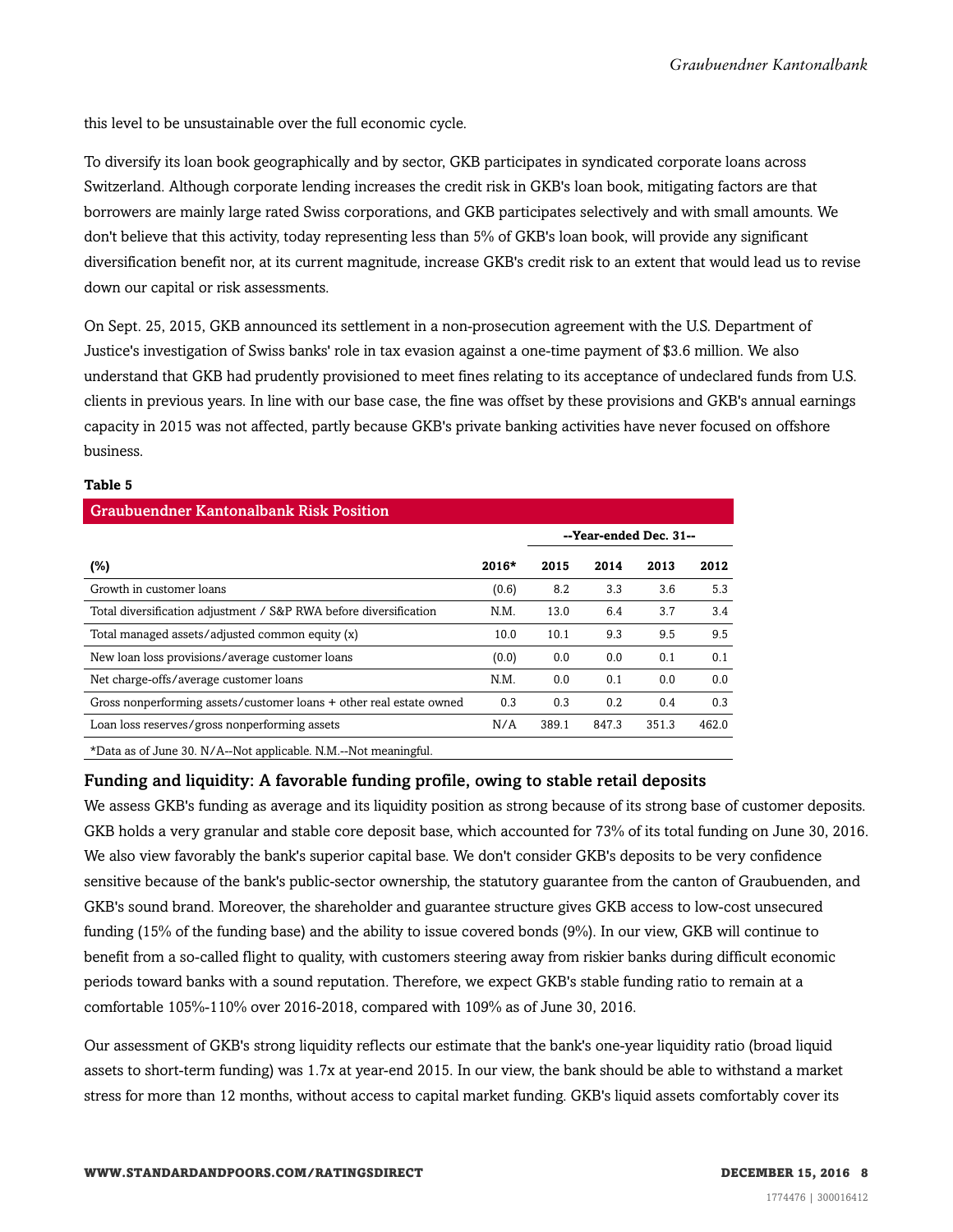short-term wholesale funding needs, minimizing the risk of a gap in its liquidity profile. GKB's solid customer base will likely help it weather potential capital market stress, in our opinion.

| <b>Graubuendner Kantonalbank Funding And Liquidity</b> |         |                        |       |       |       |  |  |  |  |
|--------------------------------------------------------|---------|------------------------|-------|-------|-------|--|--|--|--|
|                                                        |         | --Year-ended Dec. 31-- |       |       |       |  |  |  |  |
| $(\%)$                                                 | $2016*$ | 2015                   | 2014  | 2013  | 2012  |  |  |  |  |
| Core deposits/funding base                             | 72.6    | 72.9                   | 81.4  | 82.1  | 82.7  |  |  |  |  |
| Customer loans (net)/customer deposits                 | 115.7   | 116.9                  | 111.6 | 110.8 | 109.8 |  |  |  |  |
| Long term funding ratio                                | 89.1    | 88.3                   | 95.8  | 95.1  | 94.5  |  |  |  |  |
| Stable funding ratio                                   | 108.6   | 108.5                  | 107.3 | 106.8 | 105.8 |  |  |  |  |
| Short-term wholesale funding/funding base              | 12.1    | 13.1                   | 4.7   | 5.5   | 6.2   |  |  |  |  |
| Broad liquid assets/short-term wholesale funding (x)   | 1.7     | 1.6                    | 3.3   | 2.9   | 2.6   |  |  |  |  |
| Net broad liquid assets/short-term customer deposits   | 11.9    | 11.9                   | 13.7  | 13.5  | 12.5  |  |  |  |  |
| Short-term wholesale funding/total wholesale funding   | 44.4    | 48.3                   | 25.4  | 30.7  | 35.6  |  |  |  |  |
| Narrow liquid assets/3-month wholesale funding (x)     | 2.1     | 1.8                    | 4.1   | 5.3   | 4.7   |  |  |  |  |
| *Data as of June 30.                                   |         |                        |       |       |       |  |  |  |  |

#### **Table 6**

#### External support: Two notches of uplift for likely support from Graubuenden

We regard GKB as a GRE and assess the likelihood that GKB's owner, the canton of Graubuenden, would provide timely and sufficient support to GKB as extremely high. We base our assessment on our view of the bank's:

- Integral link with the canton. We expect Graubuenden to provide considerable and timely credit support in all circumstances to GKB, due to the canton's majority ownership of GKB and possession of 100% of the voting rights, as well as its provision of a statutory guarantee for GKB; and
- Very important role in the canton, owing to the large impact of GKB's activities on the local economy.

Because of these factors, we incorporate a two-notch uplift into the long-term rating on GKB. We do not envisage that the bank's GRE status or our view of an extremely high likelihood of extraordinary government support will change in the foreseeable future.

GKB benefits from Graubuenden's statutory guarantee, which ultimately covers all of its liabilities, excluding those of its subsidiary Privatbank Bellerive, subordinated liabilities, and nonvoting participation certificates (Partizipationskapital). We note, however, that the guarantee does not ensure timely repayment, as defined by our criteria, but we believe that the canton has strong incentives to help GKB meet its obligations on time, due to the bank's importance to the regional economy.

#### Additional rating factors: None

<span id="page-8-0"></span>No additional factors affect the ratings.

### Related Criteria

- General Criteria: Rating Government-Related Entities: Methodology And Assumptions, March 25, 2015
- Bank Hybrid Capital And Nondeferrable Subordinated Debt Methodology And Assumptions, Jan. 29, 2015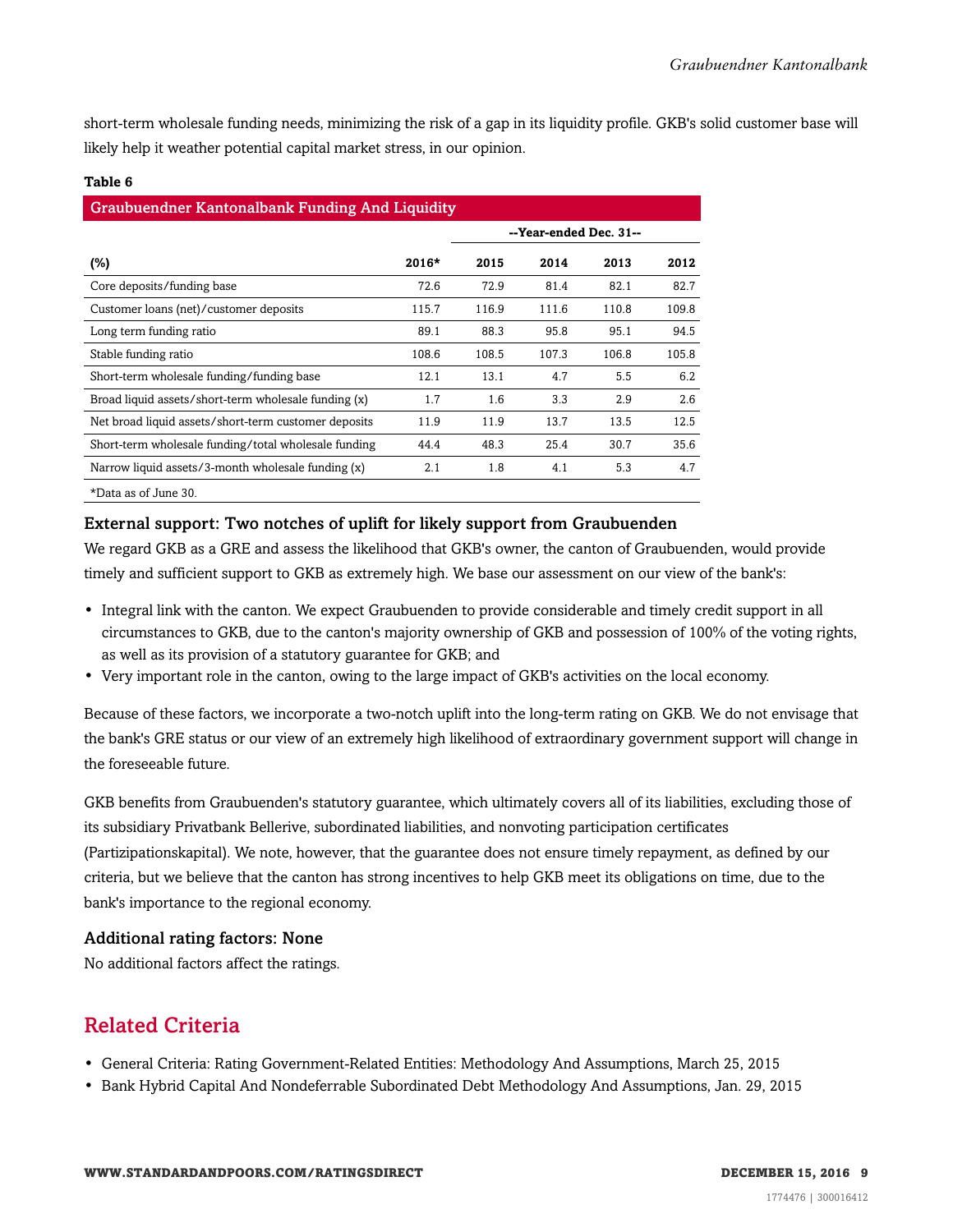- #General Criteria: Group Rating Methodology, Nov. 19, 2013
- Quantitative Metrics For Rating Banks Globally: Methodology And Assumptions, July 17, 2013
- Revised Market Risk Charges For Banks In Our Risk-Adjusted Capital Framework, June 22, 2012
- Banking Industry Country Risk Assessment Methodology And Assumptions, Nov. 9, 2011
- Banks: Rating Methodology And Assumptions, Nov. 09, 2011
- Bank Capital Methodology And Assumptions, Dec. 06, 2010
- General Criteria: Use Of CreditWatch And Outlooks, Sept. 14, 2009
- Commercial Paper I: Banks, March 23, 2004

#### **Anchor Matrix**

| Industry        | <b>Economic Risk</b> |                          |       |       |      |      |                              |             |                          |      |
|-----------------|----------------------|--------------------------|-------|-------|------|------|------------------------------|-------------|--------------------------|------|
| <b>Risk</b>     | $\mathbf{1}$         | $\overline{2}$           | 3     | 4     | 5    | 6    | 7                            | 8           | 9                        | 10   |
| $\mathbf{1}$    | a                    | a                        | $a-$  | bbb+  | bbb+ | bbb  | $\qquad \qquad \blacksquare$ | ٠           | ۰                        |      |
| $\mathbf{2}$    | a                    | $a-$                     | $a-$  | bbb+  | bbb  | bbb  | bbb-                         | ٠           | $\overline{\phantom{a}}$ | -    |
| 3               | $a-$                 | $a-$                     | bbb+  | bbb+  | bbb  | bbb- | bbb-                         | $bb+$       | -                        | -    |
| $\overline{4}$  | bbb+                 | bbb+                     | bbb+  | bbb   | bbb  | bbb- | $bb+$                        | bb          | bb                       | ۰    |
| 5               | bbb+                 | bbb                      | bbb   | bbb   | bbb- | bbb- | bb+                          | bb          | bb-                      | $b+$ |
| $6\phantom{1}6$ | bbb                  | bbb                      | bbb-  | bbb-  | bbb- | bb+  | bb                           | bb          | bb-                      | $b+$ |
| $\overline{7}$  | ۰                    | bbb-                     | bbb-  | $bb+$ | bb+  | bb   | bb                           | bb-         | $b+$                     | $b+$ |
| 8               | ۰                    | ٠                        | $bb+$ | bb    | bb   | bb   | bb-                          | bb-         | $b+$                     | b    |
| 9               | ۰                    | ۰                        | ۰     | bb    | bb-  | bb-  | $b+$                         | $b+$        | $b+$                     | b    |
| 10              | ۰                    | $\overline{\phantom{a}}$ | ۰     | ۰     | b+   | $b+$ | $b+$                         | $\mathbf b$ | $\mathbf b$              | b-   |

#### Ratings Detail (As Of December 15, 2016)

#### **Graubuendner Kantonalbank**

Counterparty Credit Rating AA/Stable/A-1+

#### **Counterparty Credit Ratings History**

| 01-Dec-2014 |  |
|-------------|--|
| 03-Jul-2012 |  |
|             |  |

#### **Sovereign Rating**

Swiss Confederation **AAA**/Stable/A-1+

AA/Stable/A-1+ AA+/Negative/A-1+ 17-Dec-2010 AA+/Stable/A-1+

\*Unless otherwise noted, all ratings in this report are global scale ratings. S&P Global Ratings' credit ratings on the global scale are comparable across countries. S&P Global Ratings' credit ratings on a national scale are relative to obligors or obligations within that specific country. Issue and debt ratings could include debt guaranteed by another entity, and rated debt that an entity guarantees.

#### **Additional Contact:**

Financial Institutions Ratings Europe; FIG\_Europe@spglobal.com